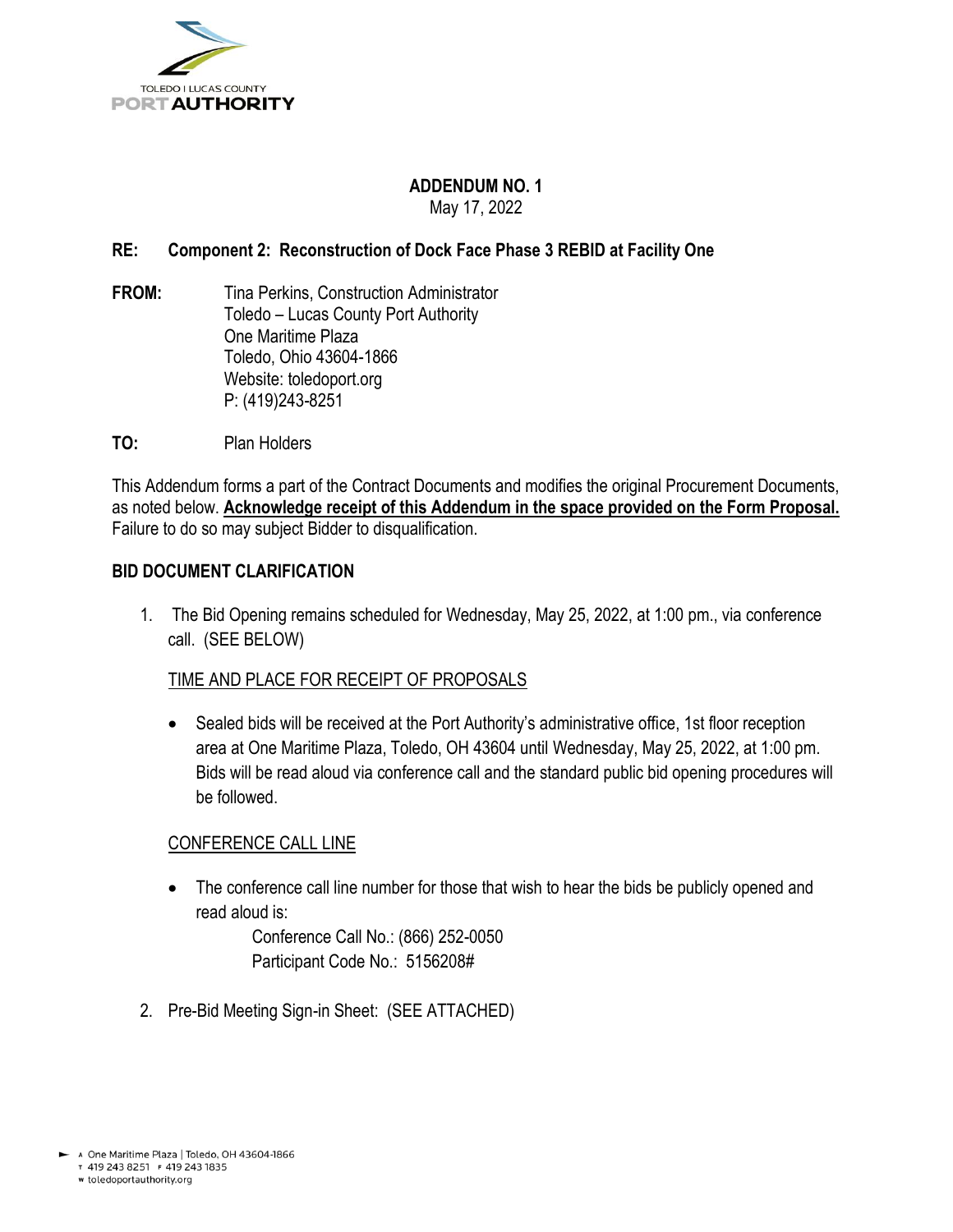

- 3. Drone Footage, Mooring Report and Dive Inspection Report
	- Prospective bidders interested in receiving the drone footage, mooring report and dive inspection should contact Tina Perkins [\(TPerkins@Toledoport.org\)](mailto:TPerkins@Toledoport.org) at Toledo-Lucas County Port Authority.

## **CLARIFICATION:**

The Owner/Operator will retain possession of all removed rail components within this scope of work. All removed components are to be stockpiled onsite at a location provided by the Owner/Operator.

## **PREBID QUESTIONS AND ANSWERS:**

**Any questions submitted and not responded to within this Addendum will be responded to in Addendum No. 2.**

1. **Question:** Are flange seals required in switches?

**Answer:** Yes

2. **Question:** Switch covers required?

**Answer:** Yes

3. **Question:** What is the spec on new rail?

**Answer:** New rail to be 115# Relay, Class 1.

4. **Question:** Would ODOT #304 be acceptable for sub-ballast?

**Answer:** Yes, ODOT #304 will be acceptable for sub-ballast. No limestone should be used for the ballast.

5. **Question:** Is the Buy American standard required?

**Answer:** Buy American standard applies to all end products for the project and should be considered in the bids. Contractor can provide a list of proposed exceptions in the Certification Statement, which is included in the bid documents. Exceptions should be listed on the Substitution sheet.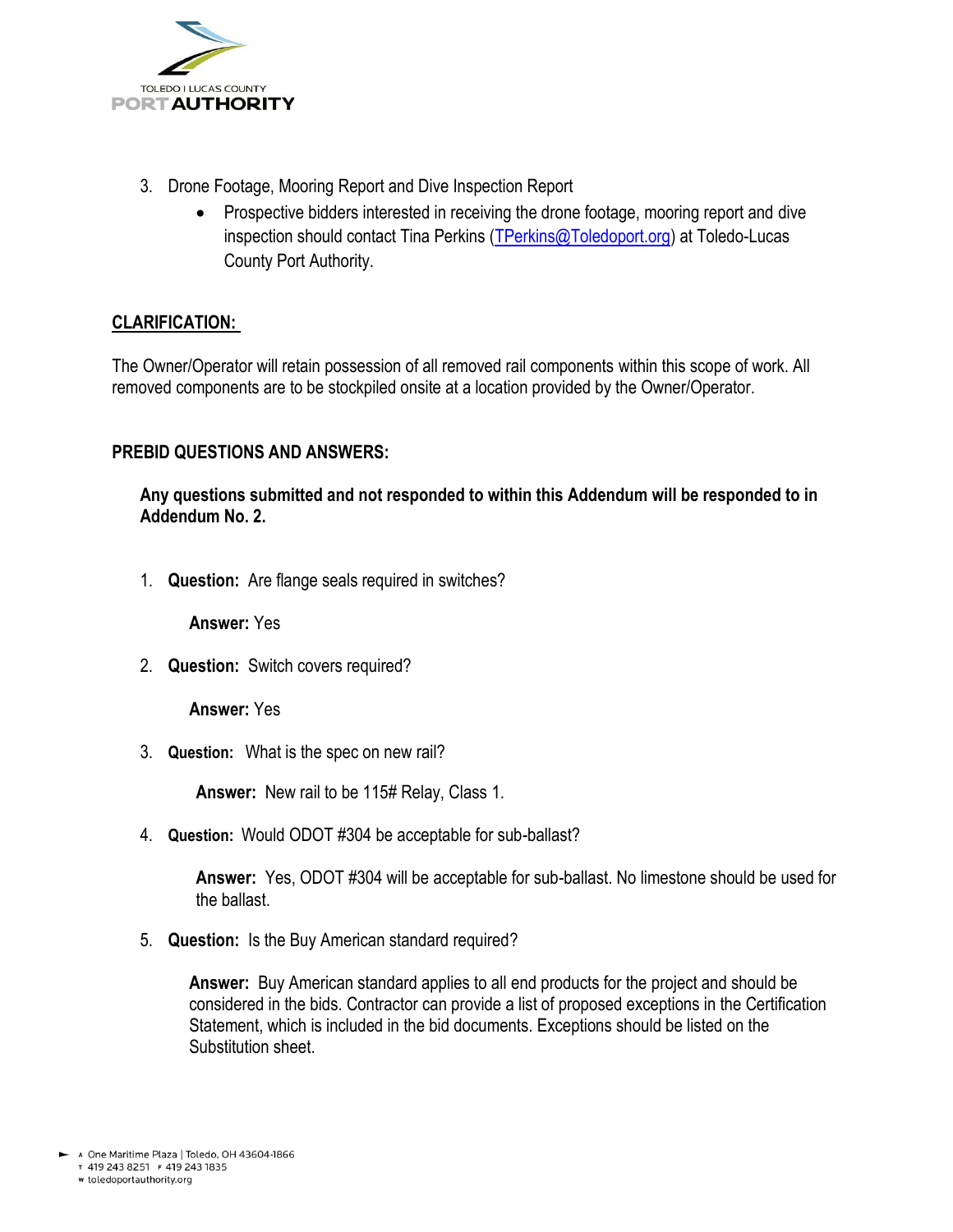

6. **Question:** Heat straightening required?

**Answer:** There will be no anticipated heat straightening in this scope.

7. **Question:** Can the rail in each work phase be taken out of service during that phase duration?

**Answer:** Yes

8. **Question:** Are there limitations/restrictions to work hours?

**Answer:** No, but any work outside of normal weekday hours should be coordinate with Midwest Terminals.

9. **Question:** Will an Electrical contractor already be onsite and be responsible for handling the disconnect of electrical conductors in order to remove the electrical manholes, and for providing power to the pumps for the lift station?

**Answer:** The contractor will be responsible for electrical demolition as noted in the drawings and to verify if the electrical conductors are disconnected prior to demo. There is a separate electrical package to provide power to the lift station. This will need to be coordinated with the electrical contractor during the project.

**END OF ADDENDUM NO. 1**